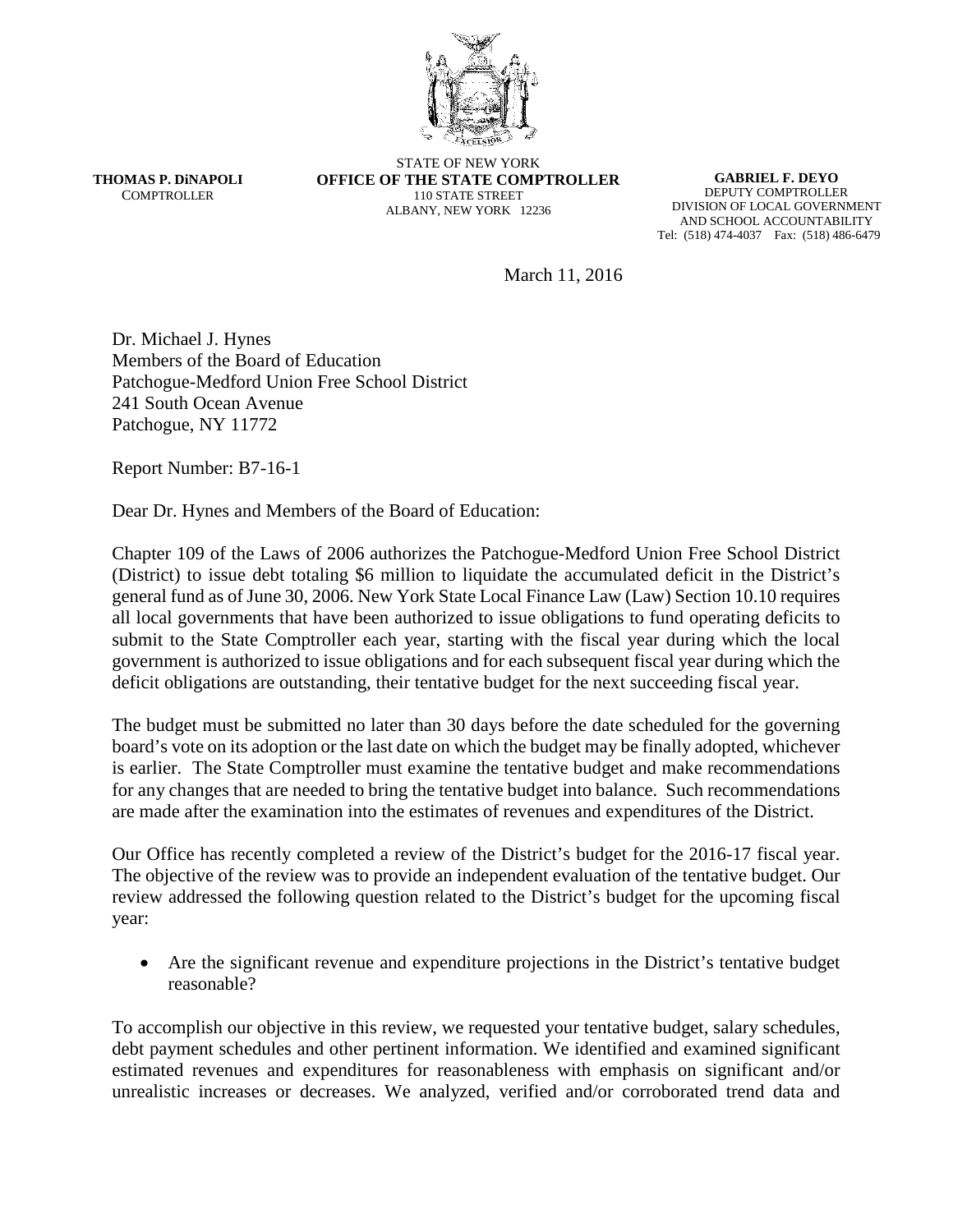estimates, where appropriate. We identified any significant new or unusually high revenue or expenditure estimates, made appropriate inquiries and reviewed supporting documentation to determine the nature of the items and to assess whether the estimate was realistic and reasonable. We also evaluated the amount of fund balance appropriated in the tentative budget to be used as a financing source and determined if the amount of fund balance was available and sufficient for that purpose.

The scope of our review does not constitute an audit under generally accepted government auditing standards (GAGAS). We do not offer comments or make specific recommendations on public policy decisions, such as the type and level of services under consideration to be provided.

The tentative budget package submitted for review for the fiscal year ending June 30, 2017 consisted of the following:

- 2016-17 Tentative Budget
- Supplementary Information

The tentative budget submitted to our Office is summarized as follows:

| <b>Fund</b> | <b>Appropriations</b><br>and Provisions<br>for Other Uses | <b>Estimated</b><br><b>Revenues</b> | Appropriated<br><b>Fund Balance</b> | <b>Real Property</b><br><b>Taxes</b> |
|-------------|-----------------------------------------------------------|-------------------------------------|-------------------------------------|--------------------------------------|
| General     | \$177,333,831                                             | \$69,839,141                        | \$2,363,642                         | \$105,131,048                        |

Based on the results of our review, we found that the significant revenue and expenditure projections in the tentative budget are reasonable.

The District's 2016-17 tentative budget includes the appropriation of \$2.36 million of fund balance to help finance 2016-17 operations. District officials project that approximately \$7.06 million in fund balance may be available. The District's actions are reasonable given the constraints imposed by the tax cap. However, District officials must be aware that fund balance will eventually be depleted and a new revenue source will need to be identified to fund operating expenditures.

## **Tax Cap Compliance**

The State Legislature and the Governor enacted Chapter 97 of the Laws of 2011 that established a tax levy limit on all local governments and school districts, which was effective beginning in the 2012 fiscal year. The law precludes a local government or school district from adopting a budget that requires a tax levy that exceeds the prior year's tax levy by more than 2 percent or the rate of inflation, whichever is less, [1](#page-1-0) and certain exclusions permitted by law, unless 60 percent of district voters approve a budget that requires a tax levy that exceeds the statutory limit.

<span id="page-1-0"></span><sup>&</sup>lt;sup>1</sup> Our Office has previously determined that the rate of inflation applicable to school districts with a fiscal year beginning July 1, 2016 is no greater than 0.12 percent before any exclusions permitted by law.  $\overline{a}$